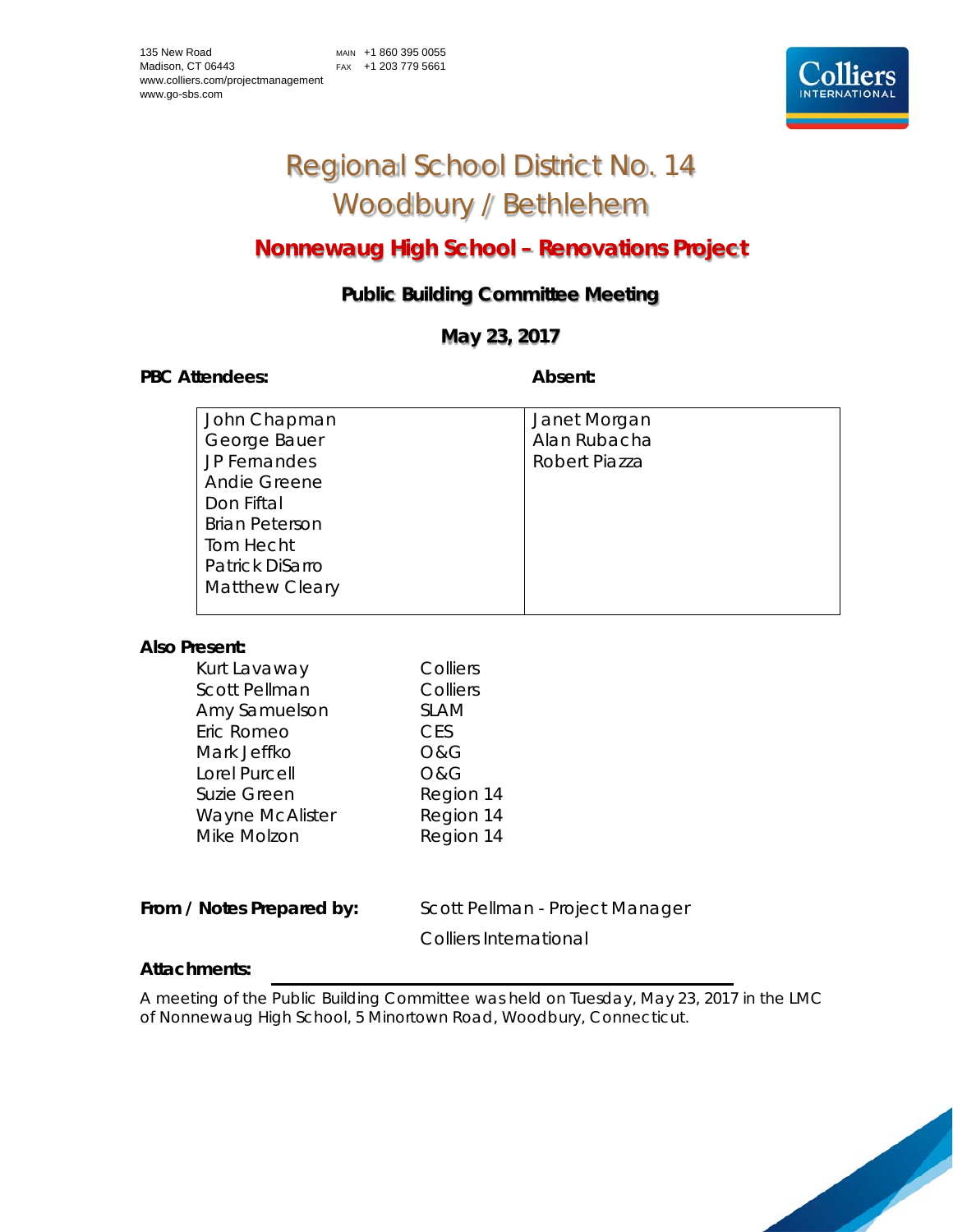

The following notes are to record the most significant issues discussed at the above referenced meeting. If anyone attending the meeting feels these notes are inaccurate, additional items need recording, or further detail is required, please forward your written comments to Kurt Lavaway for inclusion.

- 1. Call to Order John Chapman called the meeting to order at 6:50 PM.
- 2. OPM Report Scott Pellman reported on the following:
	- Inland Wetlands The project team attended the wetland hearing on 5-8-17 at that time it was decided that the reviewing engineers would walk the site with the design team. On May 11th, there was a site walk with the engineers who will be reviewing the project for both inland wetlands and zoning. The site walk was attended by Andie Green, Will Walter BSC Group, Amy Samuelson from SLAM, Scott Pellman from Colliers and the engineers reviewing the project from Trinkaus Engineering and Northwest Conservation District. Comments were received from the reviewing engineers by Wednesday May 17th and formal responses were sent to Maryellen Edwards the Inland wetland chair for the Trinkaus Engineering, Northwest Conservation District (NWCD) and Pomperaug River Watershed Coalition (PRWC) comments on May 22, 2017. The project team attended hearing #3 on 5-22-17 and the project will be carried over to the next meeting. The next hearing will be on June 12, 2017.
	- There is an ongoing issue with wetlands review concerning the diesel storage and generator location and spill protection measures. Amy Samuelson stated that there are limited options for placement, the generator is a public safety issued and has community benefits. Amy will respond with acoustical separation criteria that defines the distance that the generator will need to be placed from building to meet school noise criteria. This distance limits the areas where the generator can be located.
	- Zoning Commission Meeting Documents were submitted to the Zoning Commission the week of May 1st. The project team attended the initial meeting for acceptance of documents on May 9, 2017. The next meeting is scheduled for June 13, 2017 immediately after Wetlands.
	- Phase 1 bidding and coordination Bids were received on May 16, 2017 and the two low general trade contractors were called in for scope reviews on May 17. The low environmental remediation firm was called in for a scope review on May 18. A preliminary GMP was provided by O&G for Colliers review on May 22, 2017 and there were a few minor comments. (Lorel Purcell stated that the updated copy she will hand out this evening addressed those comments) BP#1 Environmental –Bid of \$316,000 from East Coast Haz Mat (overage due to removal of ceilings and removal of insulation on duct work not originally anticipated at this time) BP#2 General Trades – Bid of \$1,078,500 by Nosal Builders was under the estimate. O&G will expand on the scope reviews and bid totals in their report.
	- Move coordination Colliers has compiled a list of all furniture within the first construction phase that will need to be moved or disposed of along with move coordination plans. Colliers met with administrators on May 16, 2017 and walked all of the effected spaces to review the pending move. On May 22, 2017 Colliers and Wayne McAlister met with the moving company off of the State contract (WB Meyer) and should have a quote by the end of the week.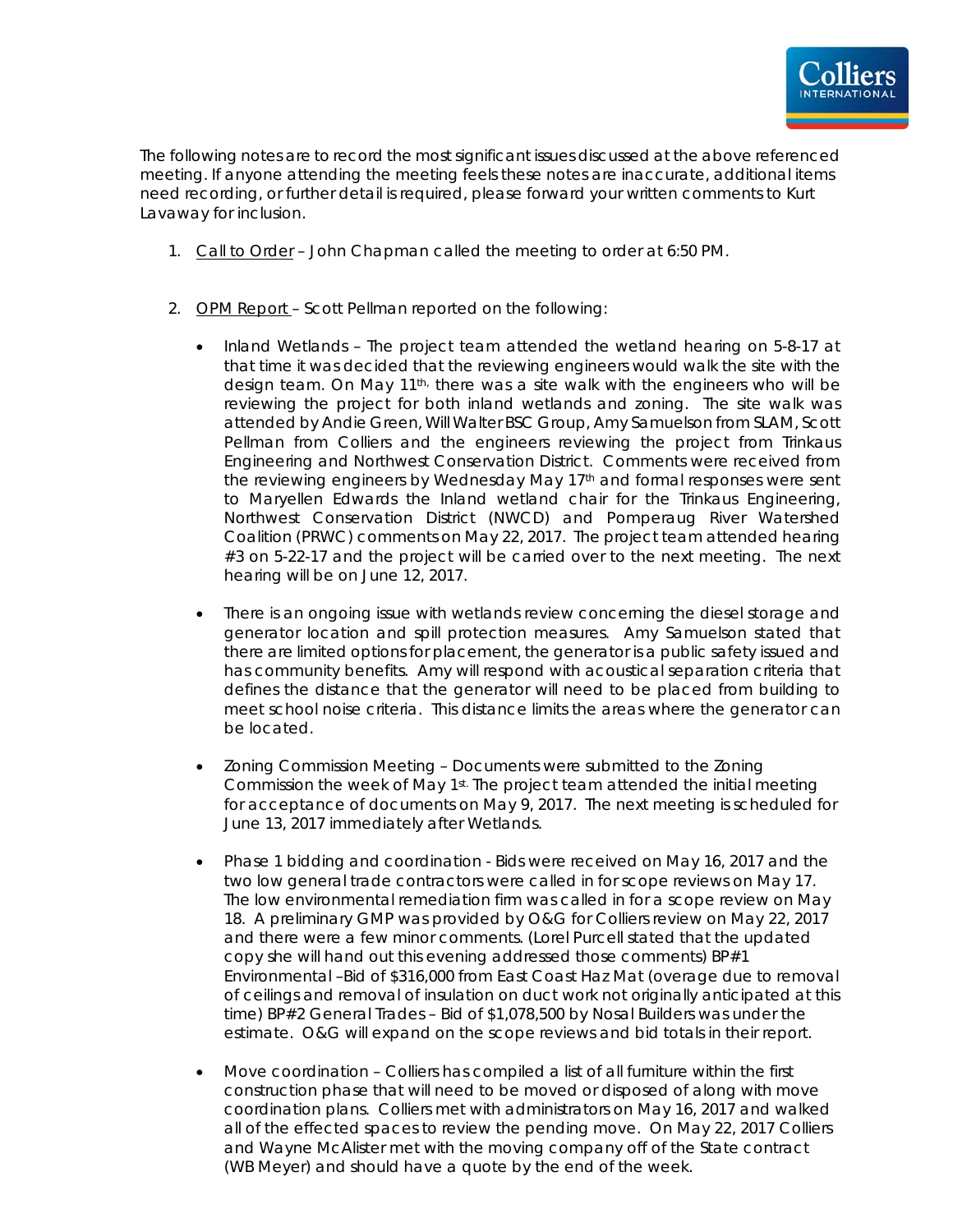

- There was a meeting to review the controls system for the building with a focus on specifying the current Town standard of Andover – a letter will be filed with the State requesting approval to sole source the controls in the specifications.
- There will be a public presentation of the project on Wednesday evening 5-24-17 at 7:00pm
- Kermit Thompson at the State has been contacted to review the acceptance of Joe Versteeg to complete the required document reviews for building and fire. Colliers is awaiting a response.
- The 50% CD's are due on June 16, 2017
- The 90% CD's are due on July 15, 2017 (The estimate should be reconciled for the committee on the August 8th meeting.

### 3. Architects progress update

- The teachers have raised a concern with the number of available staff toilets. Amy Samuelson compared toilet counts for NHS to other high schools completed by SLAM. There are adequate facilities in comparison to the number of classrooms and staff serving these classrooms. There are two potential locations to add additional staff toilets. The project could add a staff toilet on the second floor but that would displace some academic storage. The project could add a staff toilet on the first floor adjacent to the elevator. The additional toilets could cost approximately \$10,000 to \$15,000. This issue need to be discussed with Dr. Anna before taking any action.
- A question has been raised on the potential to add infrastructure for future field lighting that could be a community fund raiser in the future. The electrical capacity designed into the building would support LED fixtures but would not support lighting of the fields with conventional fixtures. If conventional fixtures are desired the project would need to be increased the size of the electrical service. A question was raised if the foundations for future lighting poles could be installed at this time. The foundations are designed for the specific pole heights and configurations and need to be done as part of the overall pole installation process. The project should consider running conduit to the toilet building as part of that alternate to support the potential for a future field lighting project.
- SLAM prepared a plan showing locations of proposed security card readers and discussed building access and security with the administration earlier today. The deign team and administrators are meeting with the BOE safety committee at their next scheduled meeting to review the plan further.
- 4. Construction Manager Phase 1 Progress update
	- Lorel Purcel reviewed the phase 1 scope and bid results.
	- Bid packages 1.01 hazardous materials received 5 bids, two were very close. East Coast Haz Mat removal was scoped. New work that increased the estimated budget included ceiling removals, removal of insulation and fire stopping.
	- Bid package 1.02 There was a \$100,000 difference in the two low bidders Nosal Builders was the low and was approx. \$51,000 under budget.